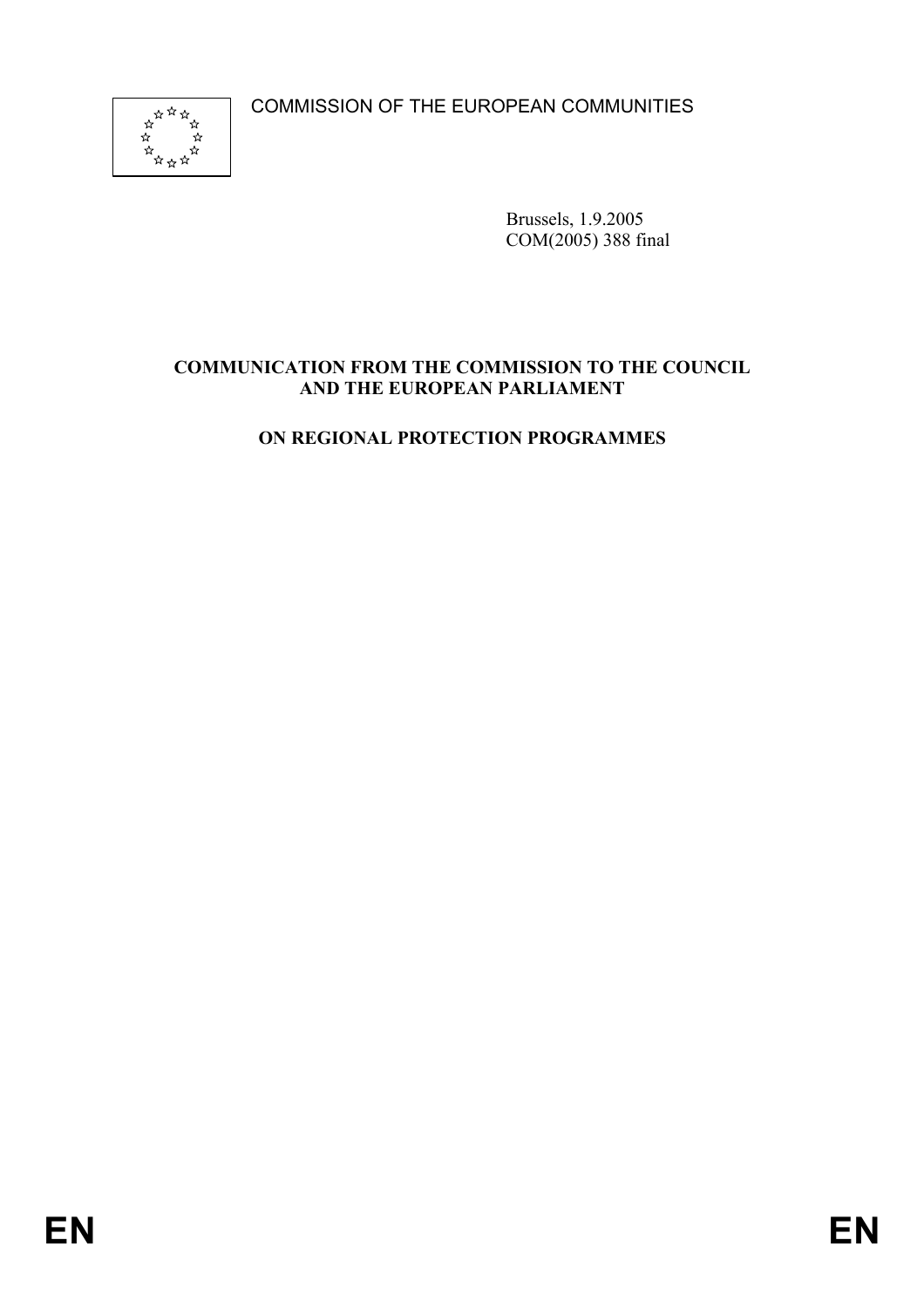### **COMMUNICATION FROM THE COMMISSION TO THE COUNCIL AND THE EUROPEAN PARLIAMENT**

#### **ON REGIONAL PROTECTION PROGRAMMES**

#### **1. INTRODUCTION**

- 1. The Commission Communication of 14 June 2004 *"Improving Access to Durable Solutions"* (COM(2004) 410) (the June 2004 Communication) made proposals for a new EU approach to the international protection regime. Regional Protection Programmes should be brought forward with the intention of enhancing the protection capacity of the regions involved and better protecting the refugee population there by providing Durable Solutions (the three Durable Solutions being repatriation, local integration or resettlement in a third country if the first two Durable Solutions are not possible<sup>1</sup>. The Communication also made proposals for the setting up of an EU-wide Resettlement scheme as a means of delivering protection to a greater number of refugees and ensuring a more orderly and managed entry in the **EU**
- 2. In the Hague Programme of 4-5 November 2004, the European Council acknowledged the need for the EU to contribute, in a spirit of shared responsibility to a more accessible, equitable and effective international protection system in partnership with third countries and to provide access to protection and durable solutions at the earliest possible stage. A distinction was drawn between the differing needs of countries in regions of transit and countries in regions of origin. Countries in regions of origin and transit will be encouraged in their efforts to strengthen their capacity for the protection of refugees. On countries and regions of origin, the European Council further invited the Commission to develop EU Regional Protection Programmes in partnership with the third countries concerned and in close consultation and cooperation with UNHCR. These programmes should build on experience gained in pilot protection programmes to be launched before the end of 2005. These programmes will incorporate a variety of relevant instruments, primarily focused on capacity building, and include a joint resettlement programme for those Member States which may be ready to participate in such a programme on a voluntary basis. With regard to countries of transit, the European Council

<u>.</u>

<sup>&</sup>lt;sup>1</sup> *Repatriation* is the return of a person to their home country. In the context of Durable Solutions this return is effected in safety and dignity.

*Local integration* is the integration of a refugee into the community of a host country with prospects for legal residence and personal autonomy.

*Resettlement* involves the selection and transfer of refugees from a State in which they have sought protection to a third State where they enjoy guarantees of protection including residence and prospects for integration and autonomy. Resettlement can be used in situations where refugees cannot return to their country of origin nor can they be integrated into their country of first asylum. The *"Study on the Feasibility of Setting Up Resettlement Schemes in EU Member States or at EU Level, Against the Background of the Common European Asylum System and the Goal of a Common Asylum Procedure"* (published by the Commission in May 2004) gives a fuller examination of resettlement possibilities in an EU context.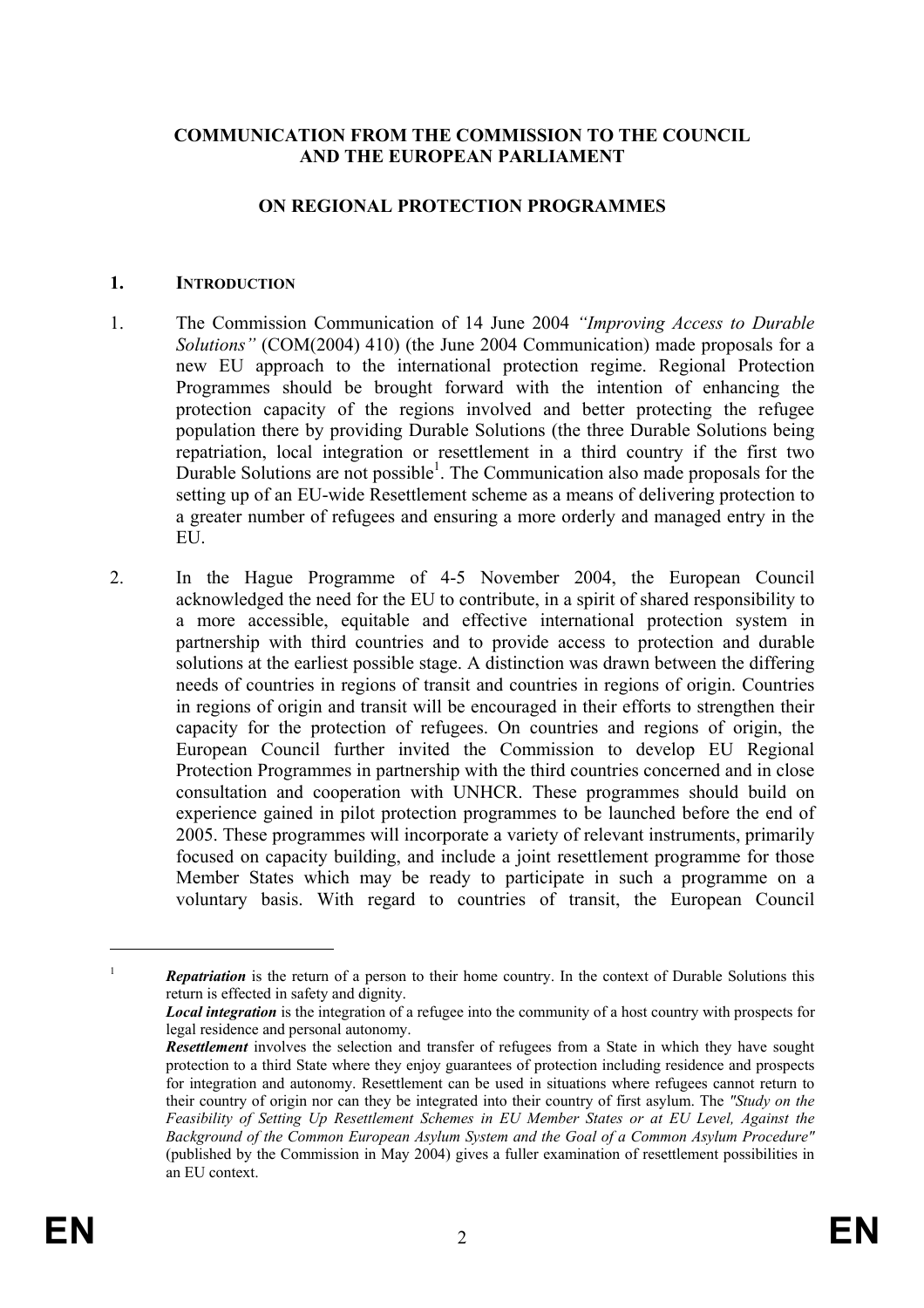emphasised the need for intensified cooperation and capacity building, both on the southern and eastern borders of the EU to enable those countries better to manage migration and to provide adequate protection for refugees.

- 3. This Communication is the Commission's response to the Council Conclusions of 2- 3 November 2004 which invited the Commission to present an action plan for one or more pilot Regional Protection Programmes by July 2005 at the latest. The Council said that a pilot Regional Protection Programme should be situation specific and protection oriented. It should draw on a range of measures, such as assistance to third countries to comply with international obligations under the Geneva Convention and other relevant international instruments, to enhance protection capacity, better access to registration and local integration and assistance for improving the local infrastructure and migration management. The development and the implementation of these programmes should be taken forward in close cooperation with UNHCR and, where relevant, other international organisations. Possible EU and other funding sources should be indicated. Coherence with the Community approach towards the region and third countries concerned should be assured.
- 4. Regional Protection Programmes will be rooted in actions already existing, notably in the AENEAS and TACIS financial programmes, and will not be based on a new financing framework. This Communication outlines the general framework in which the pilot Regional Protection Programmes should operate, makes recommendations for geographic application and content and sets out a way forward for the inclusion of the Regional Protection Programme approach across the Community's relationship with the region and countries involved. The first section gives the wider policy background to the Communication; the second focuses on the possible content of the pilot Regional Protection Programmes; the third examines the selection of geographic areas for the application of the pilot Regional Protection Programmes and how this approach can be embedded in Community policy towards the countries and regions concerned; the fourth and fifth sections deal with the specific regions to which the first two pilot Regional Protection Programmes could apply; the last sections address how the pilot Regional Protection Programmes should be evaluated and sustainability assured and the steps to be taken next.
- 5. Regional Protection Programmes should enhance the capacity of areas close to regions of origin to protect refugees. The aim should be to create the conditions for one of the three Durable Solutions to take place – repatriation, local integration or resettlement. The development of Regional Protection Programmes, in cooperation with UNHCR, in line with the Memorandum of Understanding between the Commission and UNHCR of 15 February 2005, and third countries in regions of origin, will necessitate the coordination of EU, refugee, humanitarian and development policies to address the full range of protection needs as well as the impacts of refugee populations on local communities to ensure that benefits are maximised for all. However, humanitarian aid operations in favour of refugees will not be as such part of the Regional Protection Programmes. Decisions to undertake humanitarian operations will continue to be made on the basis of needs assessments and operations will be implemented in full respect of the humanitarian principles. Maximising the impact of RPPs can be done by assessing where potential protection gaps may exist and ensuring that additional measures complement and add value to activities (in particular, humanitarian and development activities) which are already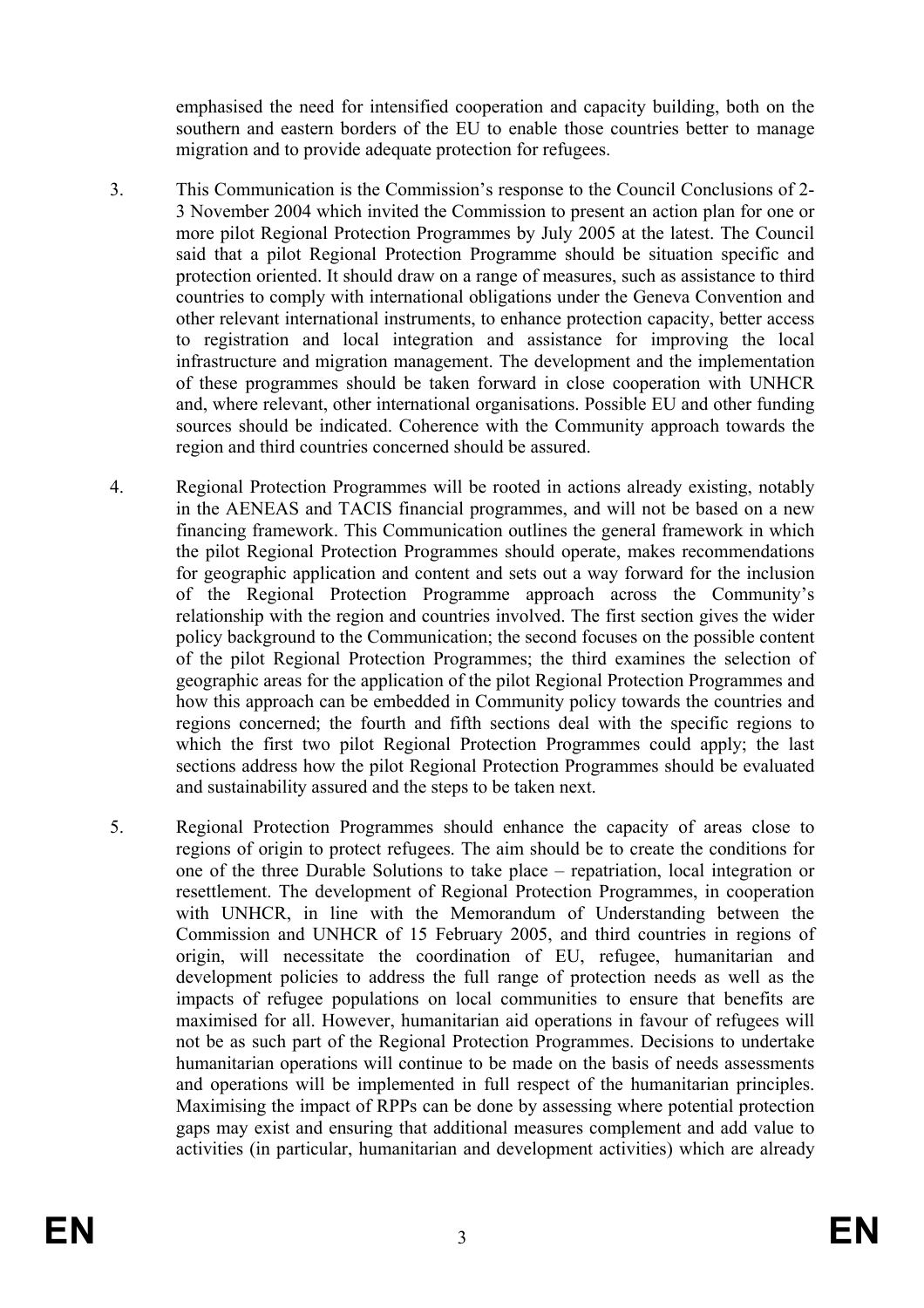taking place. In practical terms this will require coordination of policies and with actors concerned to deliver enhanced protection for refugees.

## **2. CONTENT OF REGIONAL PROTECTION PROGRAMMES**

- 6. Regional Protection Programmes should be flexible and situation specific and ensure consistency with Community humanitarian and development policies and other relevant activities. The objective of RPPs is to enhance the protection capacity of third countries. Regional Protection Programmes should consist of practical actions that deliver real benefits both in terms of protection offered to refugees and in their support of existing arrangements with the relevant third country. They should also aim at bringing benefits to the host country. On the basis of these considerations, core constituent activities for a Regional Protection Programme should include:
	- (1) Projects aimed at improving the general protection situation in the host country.
	- (2) Projects which aim at the establishment of an effective Refugee Status Determination procedure which can help host countries better manage the migration implications of refugee situations thereby allowing them to better focus resources on the core refugee population.
	- (3) Projects which give direct benefits to refugees in the refugee situation, by improving their reception conditions.
	- (4) Projects which benefit the local community hosting the refugees, for example by addressing wider environmental concerns which affect both refugees and the host community and by disseminating information on the positive impact of refugees.
	- (5) Projects aimed at providing training in protection issues for those dealing with refugees and migrants.
	- (6) A registration component, building on UNHCR's Project Profile for persons of concern to UNHCR in the area, which could assist in measuring the impact of Regional Protection Programmes.
	- (7) A resettlement commitment, whereby EU Member States undertake, on a voluntary basis, to provide durable solutions for refugees by offering resettlement places in their countries.
- 7. The resettlement of refugees from countries in regions of origin to EU Member States will be an important factor in demonstrating the partnership element of Regional Protection Programmes to third countries. The Commission notes that since the June 2004 Communication several Member States are considering setting up their own national resettlement schemes. The Commission expects that this change in approach will contribute to the wider success of Regional Protection Programmes, by adding substantially to the existing resettlement effort rather than simply repackaging current schemes in the context of Regional Protection Programmes.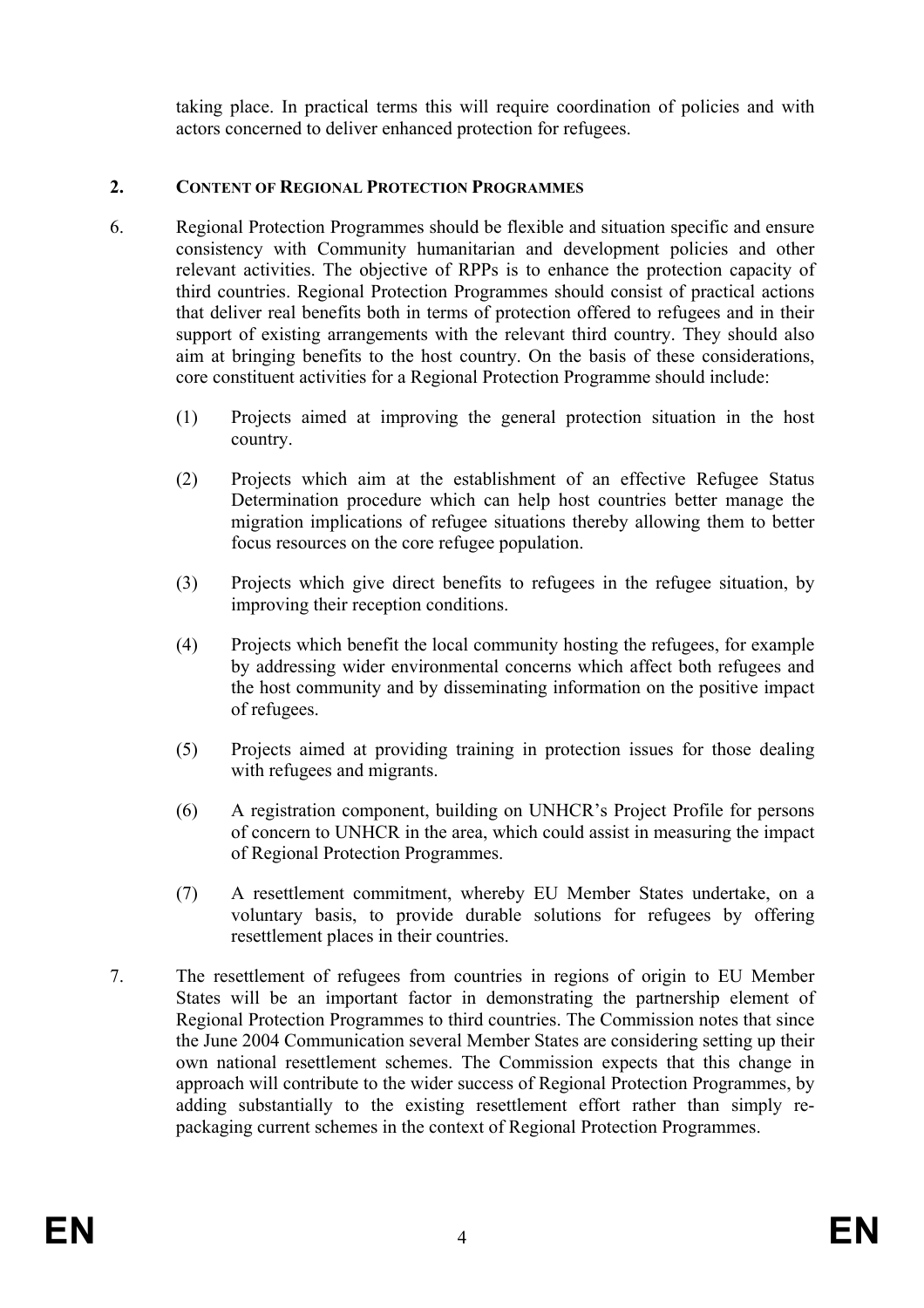8. After the evaluation of the pilot Regional Protection Programmes, the Commission will examine the opportunity to bring forward a proposal for a more structured approach to resettlement activities. Such a proposal will have to take account of the operational and logistic needs of managing resettlement on an EU scale. However, in the short term and in line with the mandate of the Hague Programme, the Commission will come forward with a proposal to amend the Council Decision establishing the European Refugee Fund so that resettlement under Regional Protection Programmes can be substantially financed by the Community.

## **3. THE REGIONS FOR THE FIRST REGIONAL PROTECTION PROGRAMMES**

- 9. The selection of the appropriate geographic regions for the pilot Regional Protection Programmes relies on a number of important factors, principally; the assessment of particular refugee situations in third countries; the financial opportunities available under existing Community funds; existing relationships and frameworks for cooperation between the Community and particular countries or regions. In 2003 UNHCR identified 38 refugee situations which could be considered protracted, in each case where 25,000 or more refugees had been living in exile for more than five years. There are also other refugee situations which could benefit from the concerted effort which Regional Protection Programmes could deliver. However, for the purposes of the pilot Regional Protection Programmes, it is important to focus on a clearly delimited area, building on already existing experience acquired on the basis of actions financed by other external relations and development instruments and taking account of the necessity to assure added value and the possibility for an evaluation mechanism in the measures taken.
- 10. There are also political considerations which need to be examined such as the need to recognise that while transit regions and regions of origin are different in nature and require different approaches, it is important for the EU to address both types of region. In respect of transit regions, the **Western Newly Independent States** featured strongly in Member States' considerations. Action in sub **Saharan Africa (Great Lakes/East Africa)** was also regarded as an important priority particularly in view of the possibilities for resettlement from that region and in terms of beginning a dialogue with a country or countries in a region of origin.
- 11. In order to obtain the necessary political support at EU level for action taken however, and gain the confidence of the third countries involved, it is important to select a region which will allow for rapid and measurable results. Given the above, the Commission envisages first making the necessary arrangements to assist the authorities of the **Western Newly Independent States** (Ukraine/Moldova/Belarus) to develop a pilot Regional Protection Programme<sup>2</sup> in a region of transit.

1

<sup>2</sup> Actions in Belarus will focus on building protection capacity through NGOs' and contacts with government authorities will be limited to what it is strictly necessary to the efficient implementation of the projects. However, state authorities may benefit from the programme if they agree to cooperate on refugee related human rights aspects such as subsidiary protection, legal and medical services, development of refugee integration programmes etc.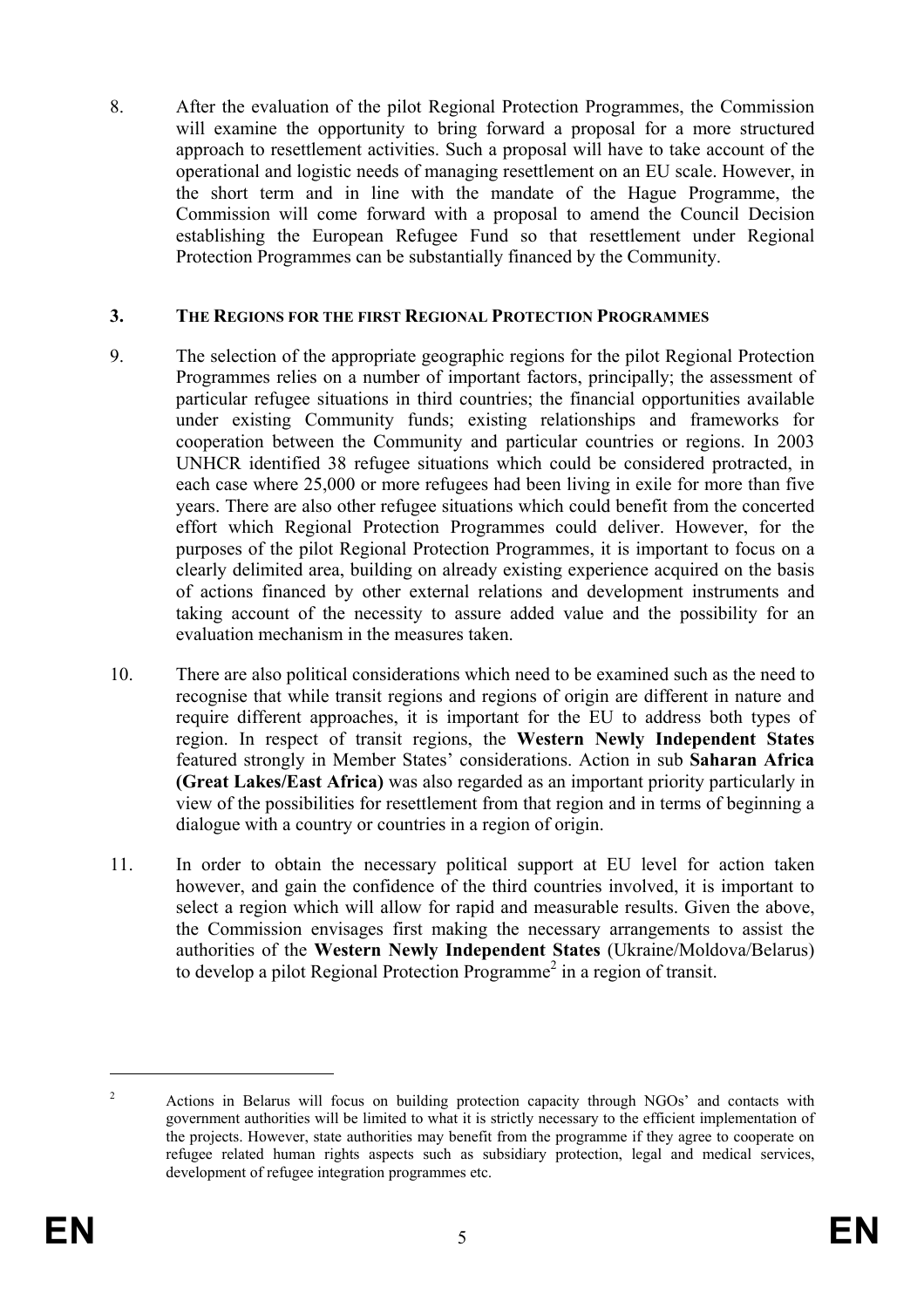### **4. REGIONAL PROTECTION PROGRAMME FOR THE WESTERN NIS COUNTRIES**

- 12. The **Western Newly Independent States** (Ukraine, Moldova, Belarus) emerged as a clear priority in discussions with Member States. This region already constitutes a strong priority across Community external relations policy and financial assistance which includes ongoing work on protection issues financed by the Community and individual Member States. Since the early 1990s, UNHCR has worked with governments and other relevant parties to help them develop asylum legislation and infrastructure, which will require further work and support, as well as new measures in the reception, integration and resettlement fields.
- 13. A pilot Regional Protection Programme for this region would seek to build on and complement the work already begun with the cooperation of the authorities in the Western NIS countries. The main focus of action should be on strengthening already existing protection capacity. This could include the reinforcement of subsidiary protection, integration and registration as well as core protection activities relating to case consideration and reception. Proposals for activities in these areas should be brought forward in the AENEAS Call for Proposals 2005 and TACIS 2006 Regional Action Programmes and other available financial opportunities. Existing structures should be modified to support the additionality offered by the pilot Regional Protection Programme. AENEAS allocates an indicative  $\epsilon$  2 million for asylum and international protection in this region.

# **5. FURTHER REGIONAL PROTECTION PROGRAMMES**

- 14. In respect of developing a pilot Regional Protection Programme with a country or countries in a region of origin, the prospect of taking further action to better protect refugees from the **Great Lakes** region presents an opportunity that can correspond to the programming of the available financial instruments, the centrality of resettlement as a possible durable solution and the political priorities expressed by Member States. The opportunity for the EU here lies in the possibility of developing well coordinated and strategic action on protection and resettlement with relevant third countries and in full respect of the principles of ownership<sup>3</sup>. This is in line with what is envisaged by UNHCR in their *Convention Plus* initiative<sup>4</sup>.
- 15. Of course there are serious challenges in this region for a first, smaller scale Regional Protection Programme. Such is the scale of the refugee situations pertaining here that

1

<sup>3</sup> The UK Presidency seminar on Resettlement which took place in London on 4 and 5 July 2005 confirmed the importance of the strategic use of resettlement as a tool to enhance protection capacity in  $t$  third countries.

In *Convention Plus*, the UN High Commissioner for Refugees called for new agreements to supplement the Refugee Convention and help protect refugees and achieve durable solutions in regions of origin. The aim is to use understandings and commitments by States in multilateral agreements that address specific caseloads, including through comprehensive plans of action. UNHCR envisages that these new arrangements, in the form of multi-lateral "special arrangements" could consist of comprehensive plans of action to ensure more effective and predictable responses to large-scale refugee situations, including additional development assistance targeted to achieve more equitable burden sharing and to promote the self reliance of refugees and returnees in countries hosting large numbers of refugees; multilateral commitments for the resettlement of refugees; and the agreement of roles and responsibilities of countries of origin, transit and destination in irregular secondary movement situations.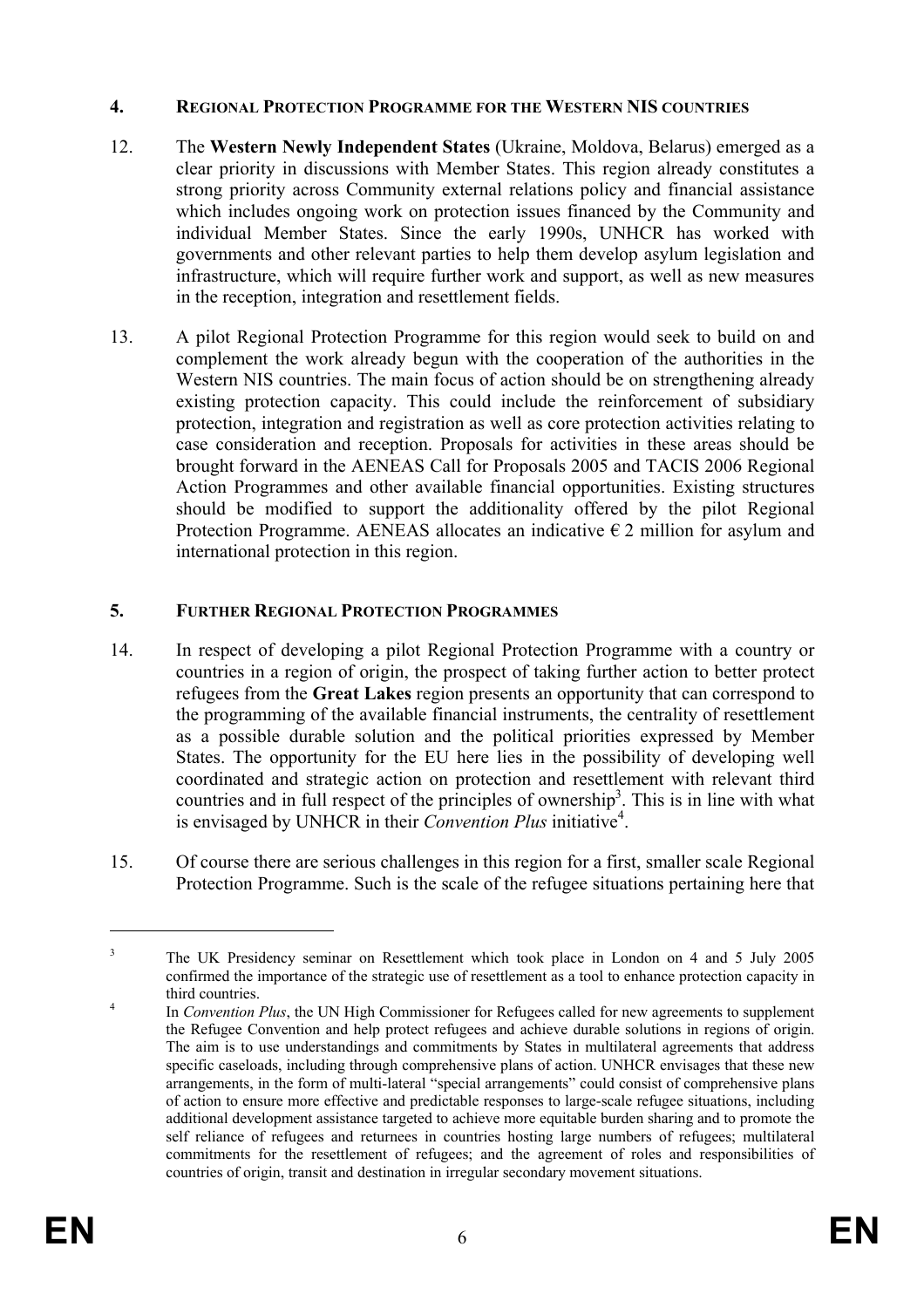it may be difficult to see how a Regional Protection Programme with the limited funds available under AENEAS would have any lasting impact. It would therefore be necessary therefore to select a focus for the pilot Regional Protection Programme that builds on the work already in hand, makes a difference to refugees on the ground and utilises the greater willingness of Member States to launch a resettlement effort from this region. This may mean selecting a particular and smaller geographic locus within the region as a whole, for the pilot Regional Protection Programme. Here, a series of targeted activities under AENEAS can be initiated and a greater impact achieved than if activities were spread around the region as a whole. **Regionality** would be assured because the refugees who could benefit from the application of the pilot Regional Protection Programme are from across the Great Lakes region. This smaller scale Regional Protection Programme could serve as a catalyst for further actions and a basis for a wider, more comprehensive Regional Protection Programme to follow.

- 16. **Tanzania** could represent such a geographic locus with large numbers of refugees from Burundi and Democratic Republic of Congo. The Country Strategy Paper and National Indicative Programme (CSP) for the period 2001 – 2007 between Tanzania and the Community recognises that Tanzania hosts the largest refugee populations in Africa and consequently benefits from one of ECHO's largest programmes of emergency relief. The Community will continue to support the peace process in Burundi and in the Democratic Republic of Congo to create the conditions for a return of refugees. The Regional Strategy for the Region of Eastern and Southern Africa and Indian Ocean, which includes Tanzania, identifies institutional capacity building as of particular importance, notably to enable regional organisations to contribute to the promotion of good governance, human rights and dispute settlement among member countries.
- 17. Within the framework of development cooperation with ACP countries, the Commission envisages embarking on a dialogue with the Tanzanian authorities to discuss the opportunities for and the appropriateness of a Regional Protection Programme in the country, addressing the refugees from the Great Lakes region. Subsequent to these discussions, an outline of possible project areas could be presented for information to the AENEAS Committee Activities could therefore be proposed as projects under AENEAS. The indicative budget for action towards durable solutions for refugees in sub Saharan Africa for 2005 is  $\epsilon$  4 million. A further  $\epsilon$  5 million is indicated for actions linked to migration management.
- 18. Other possibilities to be explored, in terms of the further development of Regional Protection Programmes, notably include **North Africa**, **Afghanistan region** and **Horn of Africa.** These regions have been evoked in detail in discussions between Member States. The **Afghanistan region** has been the focus of much Community and individual Member State action, with actions emphasising the return of Afghan nationals to their country in safety. In the **Horn of Africa**, UNHCR is engaged in a preparatory project for a Comprehensive Plan of Action for Somali refugees. The results of these ongoing activities could prove essential for assessing the need for assisting the relevant third countries in devising a possible future Regional Protection Programme for this region. **North Africa** is also clearly a preoccupation of Member States and is already the focus of much Community sponsored action. However, the more complex nature of the migration situation from North Africa countries means a wider approach may be required. An important factor in the consideration of these